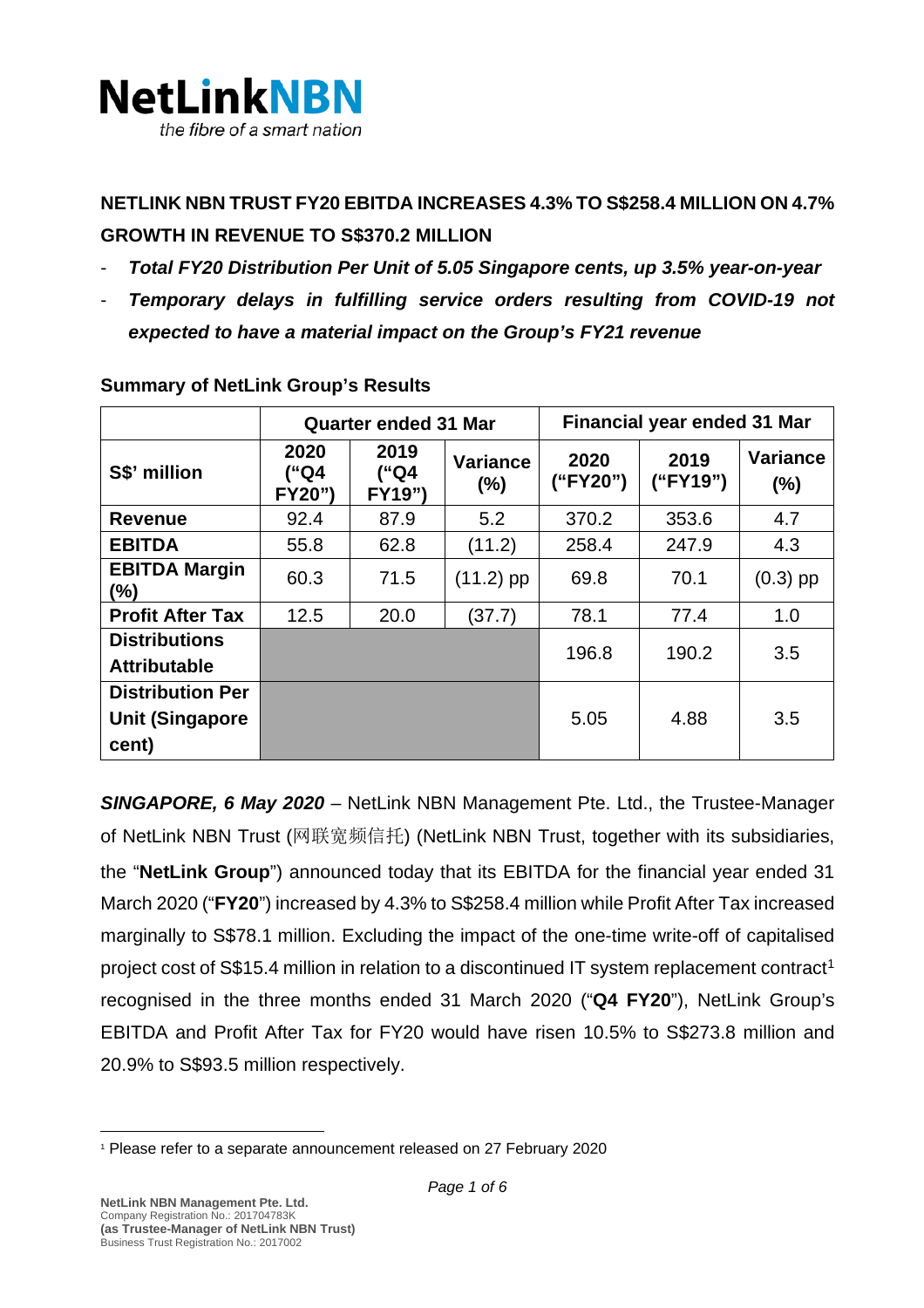

Mr. Tong Yew Heng (唐耀兴), Chief Executive Officer of the Trustee-Manager, said, "As we continue to achieve sustainable growth through a steady increase in residential, nonresidential and NBAP connections, we remain mindful of the NetLink Group's critical role in ensuring the availability of digital access in Singapore, especially during this COVID-19 pandemic. We will continue to work closely with our industry partners to support Singapore's digital needs, including nationwide coverage, and fibre infrastructure to support smart nation initiatives and the deployment of 5G.

Despite temporary operational issues resulting from the COVID-19 pandemic, NetLink Group's resilient business model is well-supported by predictable revenue streams. With a strong balance sheet and liquidity underpinned by stable cashflows and the access to financial resources, we are well-positioned to continue to invest and expand our network's capabilities and resiliency."

## **STABLE GROWTH IN CORE FIBRE BUSINESS**

The NetLink Group recorded revenue of S\$370.2 million in FY20, 4.7% higher than the S\$353.6 million recorded in the previous corresponding period ("**FY19**"). This increase was mainly driven by higher revenue from residential connections and non-residential connections, partially offset by lower installation-related revenue, diversion revenue as well as ducts and manhole service revenue.

Residential connections continued to drive the NetLink Group's revenue, with residential connections revenue increasing by 12.0% to S\$231.5 million in FY20, contributing 62.5% of the NetLink Group's total revenue. As at 31 March 2020, the NetLink Group achieved 1,427,445 residential connections as compared to 1,327,732 residential connections as at 31 March 2019, representing an increase of 7.5%.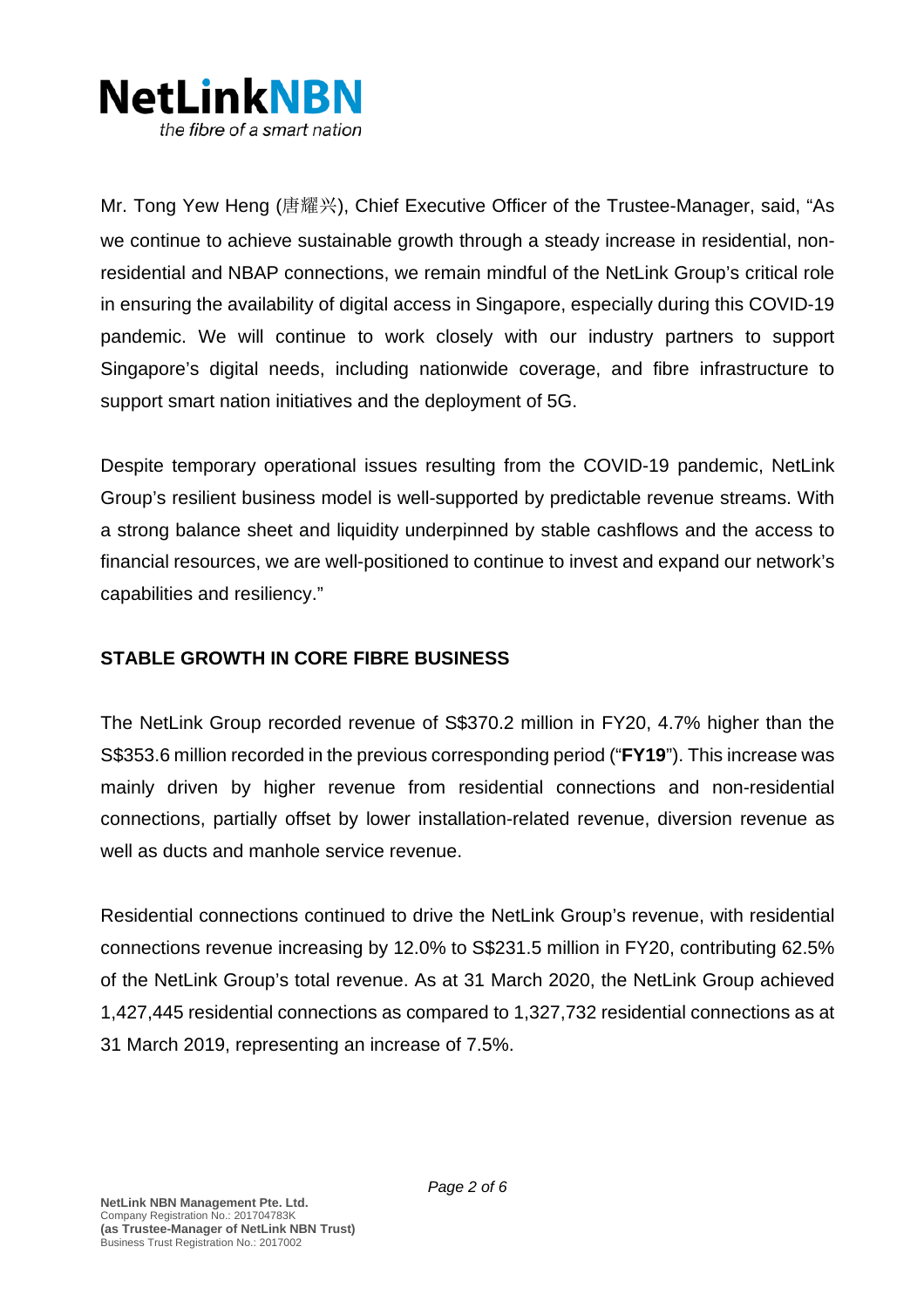

Non-residential connections revenue increased by 4.1% to S\$31.2 million in FY20 as nonresidential connections grew from 46,207 as at 31 March 2019 to 47,681 as at 31 March 2020.

Meanwhile, installation-related revenue was lower by S\$0.9 million due mainly to lower installation-related revenue from fewer orders requiring installation. Diversion revenue decreased by S\$2.4 million due to the completion of fewer projects in FY20 as compared to FY19. Ducts and manholes service revenue decreased by S\$7.1 million mainly due to the completion of fewer joint-build projects in FY20, coupled with a decrease in service revenue from reduced cable length chargeable to a customer leasing space in NetLink Group's ducts.

In line with the higher revenue and fixed asset base, total expenses for FY20 increased by 6.5% or S\$18.6 million to S\$305.9 million mainly due to higher other operating expenses, depreciation and amortisation costs, staff costs and finance costs, partially offset by lower operation and maintenance costs, installation costs and diversion costs. Other operating expenses were S\$14.6 million higher mainly due to a one-time write-off of capitalised project cost in relation to a discontinued IT system replacement project.

# **STRONG GROWTH IN CASH FLOW FROM OPERATING ACTIVITIES**

Driven by the stronger operating performance, NetLink Group's net cash from operating activities was higher at S\$262.5 million in FY20 as compared to S\$229.6 million in FY19.

The NetLink Group has a stated policy to make distributions on a semi-annual basis. Accordingly, Unitholders will receive a distribution of 2.53 Singapore cents per unit for the six months ended 31 March 2020 on 3 June 2020. This brings the total Distribution Per Unit for FY20 to 5.05 Singapore cents, representing a 3.5% increase from FY19.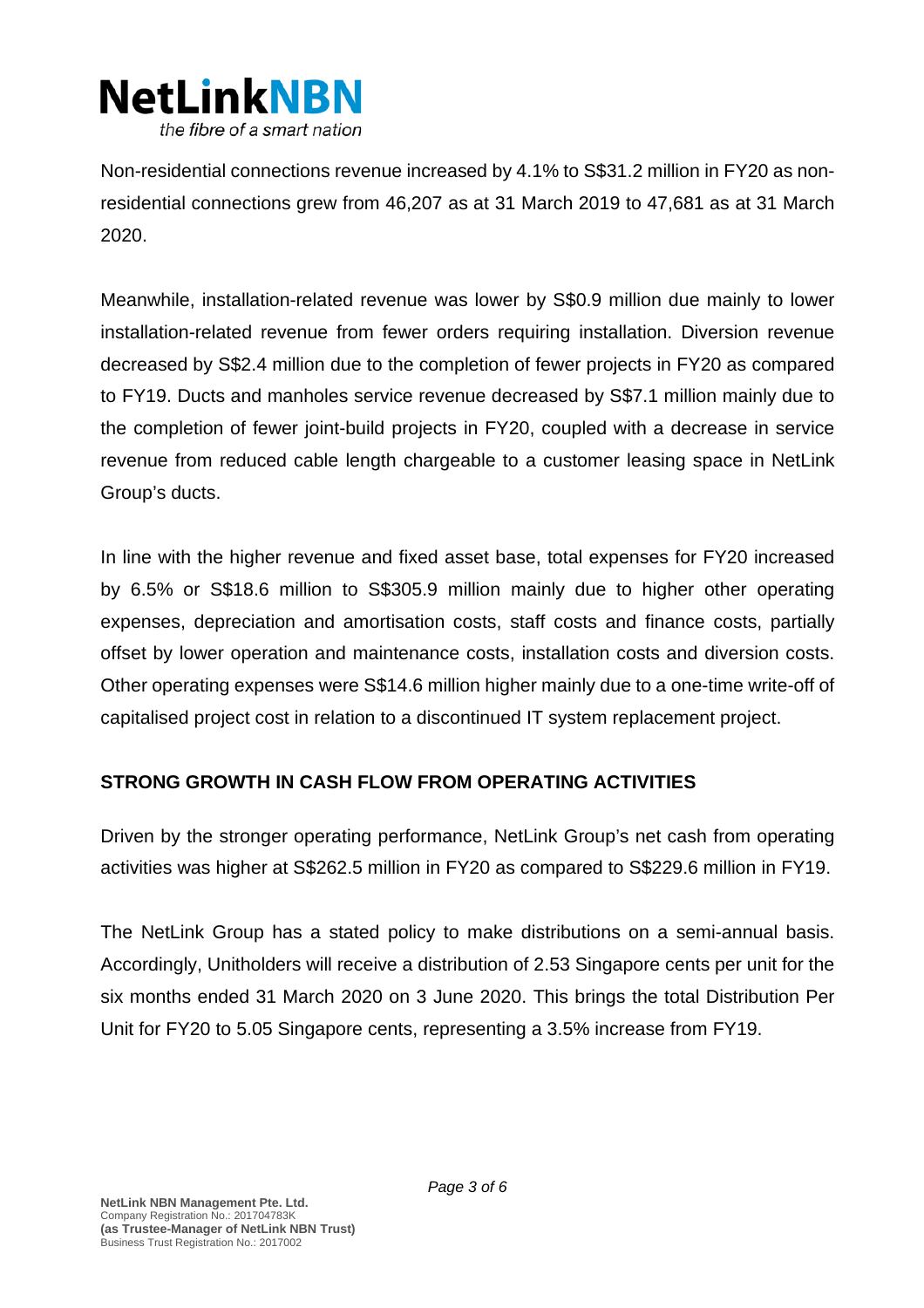

The Unit Transfer Books and Register of Unitholders of NetLink NBN Trust will be closed at 5.00 p.m. on 22 May 2020 for the purposes of determining each Unitholder's entitlement to the Distribution.

# **OUTLOOK**

The COVID-19 pandemic and the uncertainty of its magnitude and duration has presented some temporary operational issues for the NetLink Group. The restriction on NetLink Group's contractors' foreign workforce for example, which included a mandatory Stay Home Order ("**SHO**") applied to construction sector workers, has affected NetLink Group's capacity to fulfil service requests in late April and May 2020.

The temporary delays in fulfilling service requests is not expected to have a material impact on NetLink Group's revenue. These new service requests would be fulfilled with the eventual increase in available manpower, once the SHO is lifted, to undertake such work.

NetLink Group is supporting Infocomm Media Development Authority's ("**IMDA**") initiatives to ensure that everyone, especially vulnerable segments including seniors and schoolgoing children from low-income households, can go online for daily tasks and social activities. In this regard, NetLink Group has prioritised the provisioning of services to these households. NetLink Group has also earlier committed S\$600,000 in cash sponsorship towards the Home Access Programme administered by IMDA for a three-year period starting from FY21. As a show of solidarity and togetherness with our stakeholders, NetLink Group's Board members will take a 5% reduction in their annual Board fee, subject to Unitholders' approval. The CEO, CFO and COO will, with effect from 1 May 2020, take an 8% reduction in base salary, which will be reviewed after six months or when the COVID-19 situation has stabilised.

In spite of the temporary operational issues, NetLink Group's business model shows that it is resilient as it is supported by predictable revenue streams from: (a) monthly recurring charges for fibre connections to residential and non-residential premises, and non-building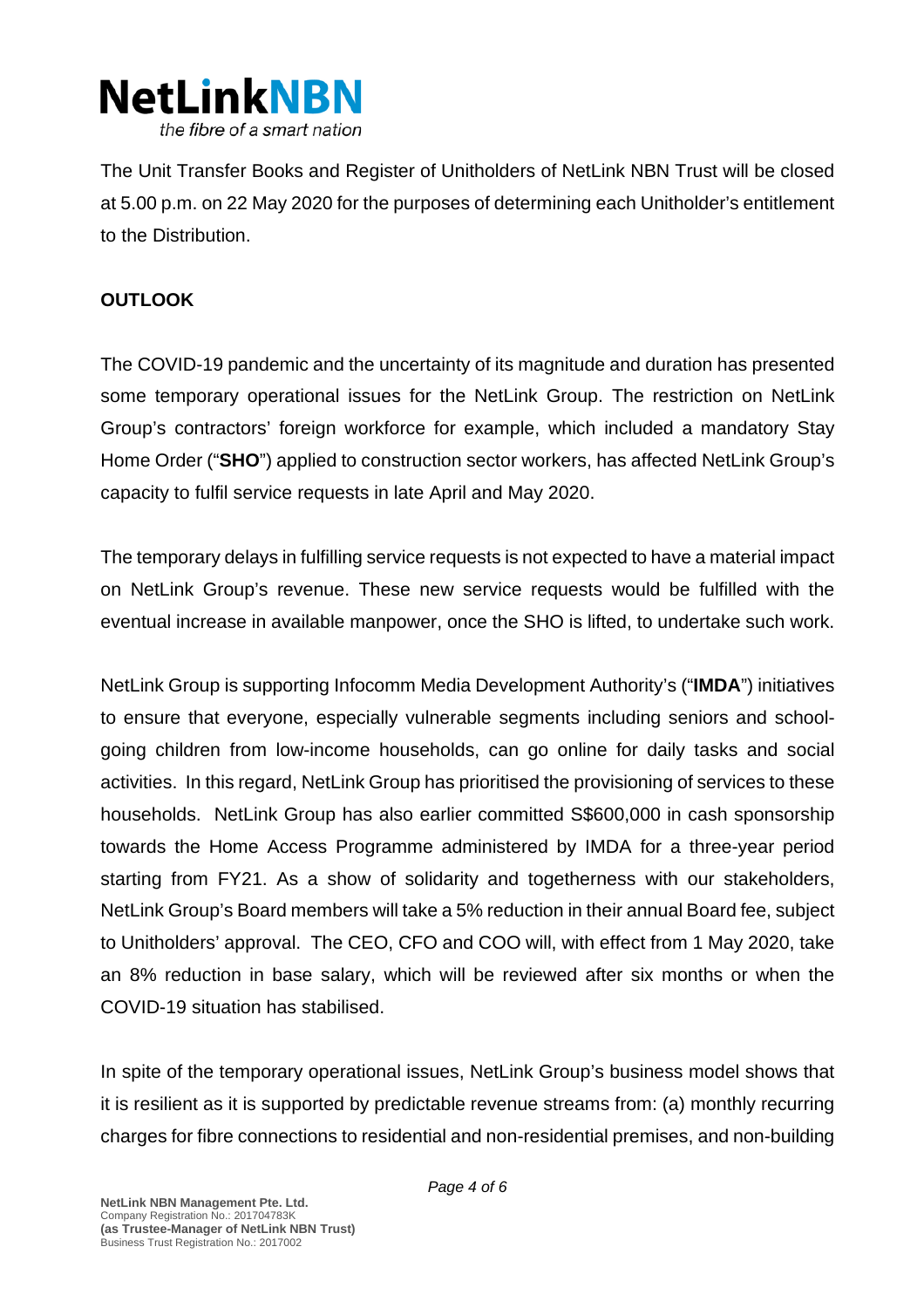

address points ("**NBAP**") locations; and (b) contracted revenues from Singtel and Requesting Licensees ("**RLs**"). NetLink Group's balance sheet and liquidity remain strong underpinned by stable cashflows and the access to financial resources to support future capital expenditure.

NetLink Group is continuing to expand its network in new housing estates. NetLink Group has also been working proactively with the RLs (who provide fibre services to Retail Service Providers that in turn provide retail fibre services to end-users) to meet future demand for Non-Residential and NBAP connections, and to support the RLs' efforts to acquire new Non-Residential and NBAP customers. NetLink Group will continue to support mobile operators by deploying fibres to support their mobile network infrastructure. NetLink Group will also make available customised offerings tailored for SMEs, as well as improve its presence at major data centres.

With its extensive nationwide fibre network, NetLink Group is well-positioned to support, among others, the Smart Nation initiatives, the Punggol Digital District and Jurong Innovation District. In addition, NetLink Group supports IMDA's objectives to achieve pervasive deployment of 5G infrastructure and grow the 5G innovation ecosystem. NetLink Group looks forward to working with mobile network operators in offering the use of its nationwide fibre network to accelerate the realisation of IMDA's objectives.

*-End-*